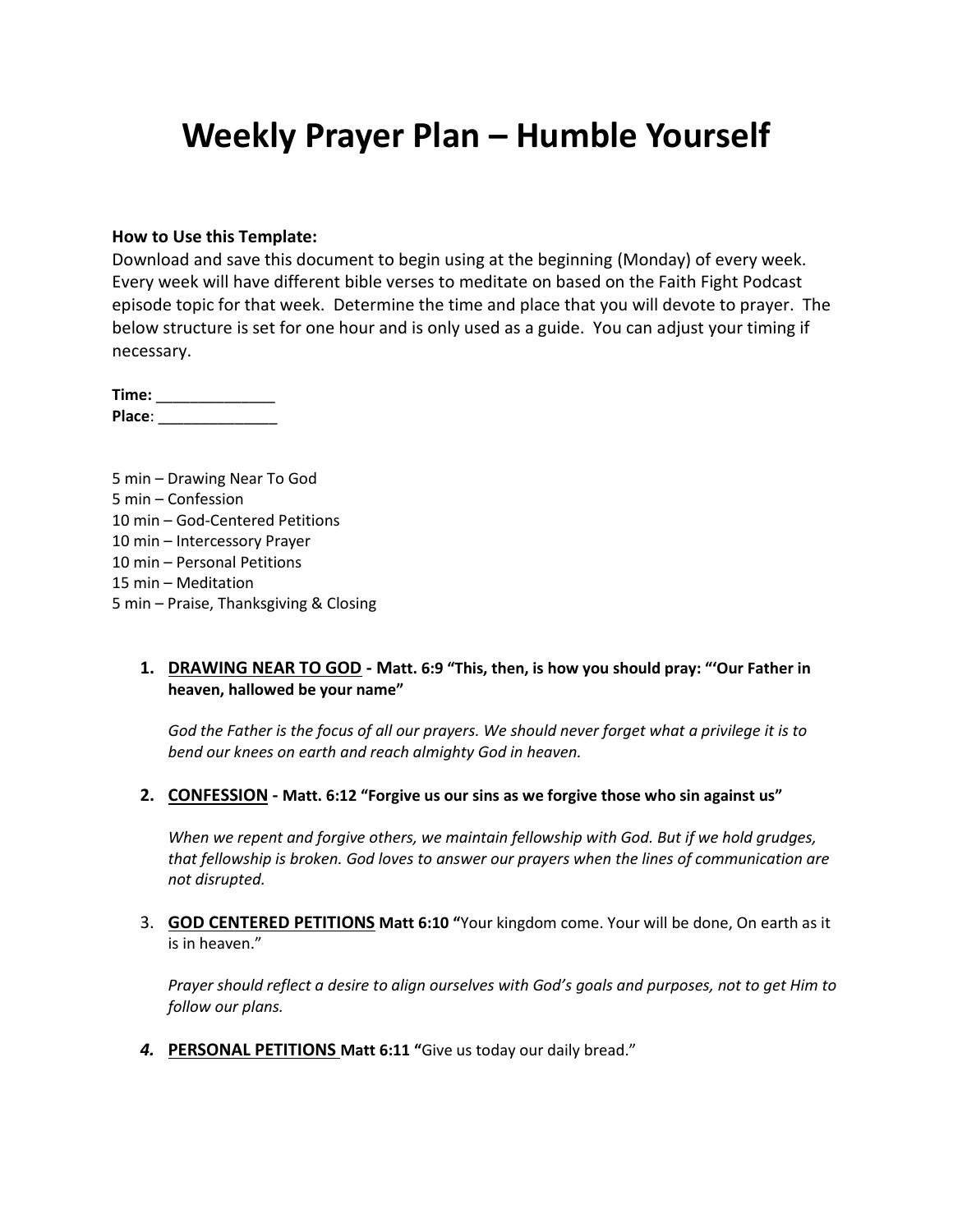*We are dependent upon the Lord for our needs and He wants us to come to Him with our requests.*

5. **MEDITATION Joshua 1:8** "Keep this Book of the Law always on your lips; meditate on it day and night, so that you may be careful to do everything written in it. Then you will be prosperous and successful."

*Meditation is thinking about the word of God to understand what it means in the context of the scripture and how it can apply to your life today. The Word of God is powerful enough to still be relevant in your life today even though it was written thousands of years ago.*

### **Read through the scripture passages for today as listed below:**

Meditational Verses Monday: 1 Peter 5:1-11 Tuesday: James 4:1-10 Wednesday: Proverbs 16:18 Thursday: 2 Chronicles 7:1-22 Friday: Philippians 2:1-11 Saturday: Micah 6:1-8 Sunday: Matthew 23:8-12

**Once you have read the scripture for today, write down your answer to the questions below or any other insight/revelation that you receive in your prayer journal.** 

- 1. Is there a promise to claim?
- 2. Is there a lesson to learn?
- 3. Is there a blessing to enjoy?
- 4. Is there a command to obey?
- 5. Is there a sin to avoid?
- 6. Is there a new thought to carry with me?
- **6. PRAISE & THANKSGIVING 1 John 5:14-15** "This is the confidence we have in approaching God: that if we ask anything according to his will, he hears us. And if we know that he hears us whatever we ask—we know that we have what we asked of him."

We can end our prayer time with confidence that God has heard our prayer and will *answer in His perfect timing. Demonstrate your faith in Him by showing thanks before you see the answer to your prayers.*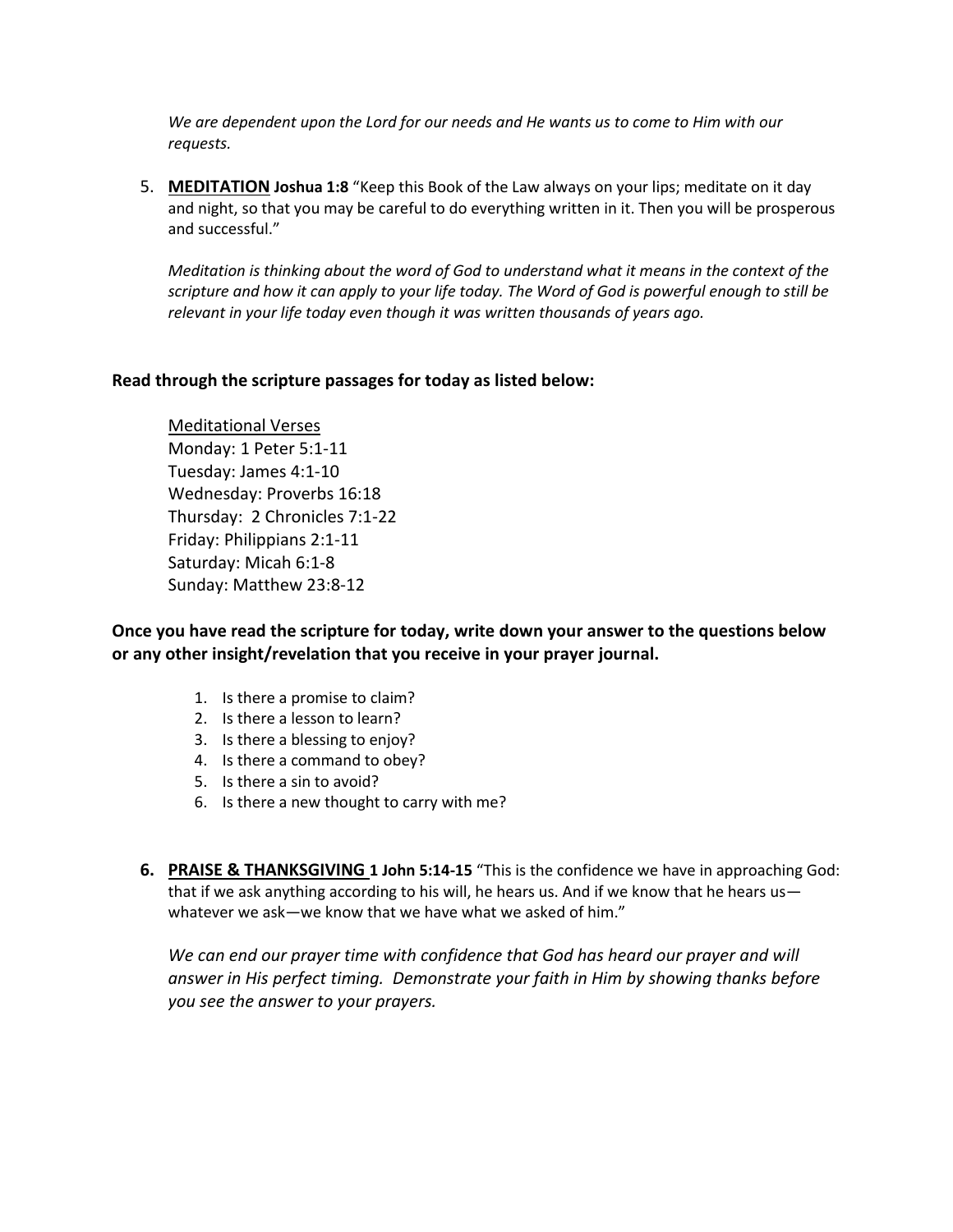## **Bible Verses & Notes - Humble Yourself**

It's better you do this for yourself rather than God or someone else humble you. Humbling yourself doesn't mean to think of yourself a low or worthless but to acknowledge that you are not solely responsible for the success that you have in your life. And since you are not responsible for your own success you shouldn't think of yourself as better than anyone else. Being humble is also marked by not thinking of yourself as the most important person around. As Christians we can remember that there are much blessings that come with humility.

*But he gives us more grace. That is why Scripture says: "God opposes the proud but shows favor to the humble." Submit yourselves, then, to God. Resist the devil, and he will flee from you. Come near to God and he will come near to you. Wash your hands, you sinners, and purify your hearts, you double-minded. Grieve, mourn and wail. Change your laughter to mourning and your joy to gloom. Humble yourselves before the Lord, and he will lift you up. - James 4:6-10 NIV*

Humbling ourselves means recognizing that our worth comes from God alone. To be humble involves being strengthened by His power according to his guidance, not with our independent effort. Although we do not deserve Gods favour, he reaches out to us in love and gives us worth and dignity despite our human shortcomings. If you desire to draw closer to God, humility is the first and most important step.

*If my people who are called by my name humble themselves, and pray and seek my face and turn from their wicked ways, then I will hear from heaven and will forgive their sin and heal their land. - 2 Chronicles 7:14*

In this passage God is calling his people to pray. There are several key elements to successfully prayer mentioned in these verses. The second element of prayer mentioned here is that God requires the correct attitude of the heart. God desires those who humble themselves. Humility includes the idea of dependency which is the recognition that without God we can't do anything. So praying by nature is an confession of our weakness and total dependence on God. In order to do this you heart must be humble enough to acknowledge that you are in need of Him. Pride in your heart will cause you to think that you can do it on your own and prevent your prayer from being answered by God.

*In the same way, you who are younger, submit yourselves to your elders. All of you, clothe yourselves with humility toward one another, because, "God opposes the proud but shows favor to the humble." Humble yourselves, therefore, under God's mighty hand, that he may lift you up in due time. - 1 Peter 5:5-6 NIV*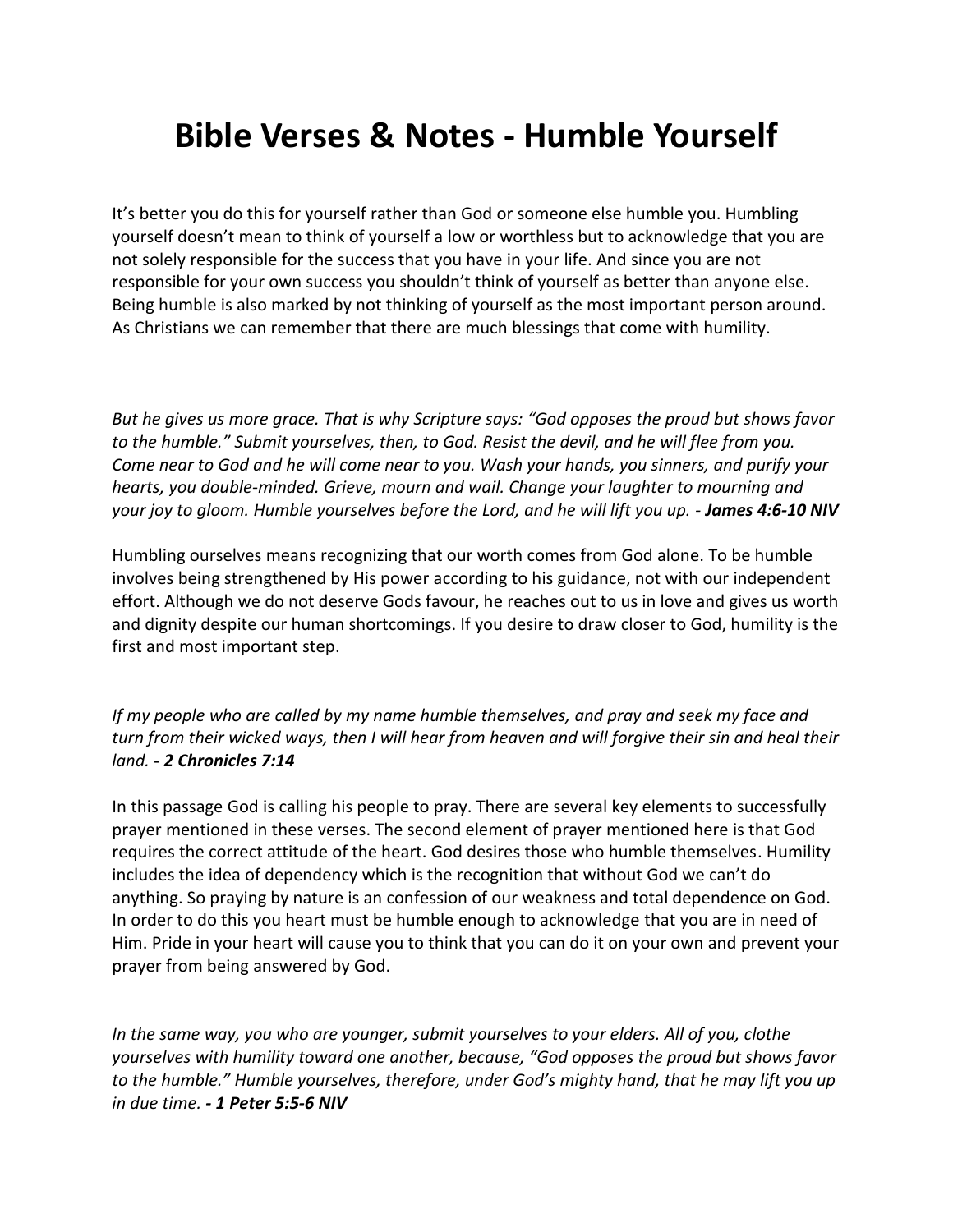Pride often keeps older people from trying to understand young people and keeps young people from listening to those who are older. Here Peter told both young and old to be humble and to serve each other. Young men should follow the leadership of older men, and older men have to be humble to accept the wisdom of younger men when they hear it.

## *He has told you, O man, what is good; and what does the Lord require of you but to do justice, and to love kindness, and to walk humbly with your God? - Micah 6:8*

This verse talks about what is required to please God. It may be expected that God says to be just and kind towards others but it's interesting that humility is mentioned here as well. The reason I think humility is required to please God is because of how much God is really doing for us every day. He's waking us up in our right minds everyday. He has provided food and shelter for us. All that we are and all that we have comes from Him. So we can't take the glory or praise for ourselves but always acknowledge Him for everything in our lives. This will keep us humble since it's not by our might or power but by God's spirit.

## *The greatest among you will be your servant. For those who exalt themselves will be humbled, and those who humble themselves will be exalted. - Matthew 23:11-12 NIV*

Jesus challenged society's norms. To him, greater comes from serving, giving yourself to help others. Serving keeps us aware of others needs and it stops us from focusing only on ourselves. Jesus came as a servant. To serve by saving us since we couldn't save ourselves. Ask yourself, when was the last time you served someone? Someone who couldn't do anything for you in return?

*Do nothing out of selfish ambition or vain conceit. Rather, in humility value others above yourselves, not looking to your own interests but each of you to the interests of the others. - Philippians 2:3-4 NIV*

Selfishness can ruin a church, but genuine humility can build it. Being humble involves having a true perspective about ourselves. It does not mean that we should put ourselves down. We are to lay aside selfishness and treat others with respect and common courtesy. Considering others interest as more important than our own links us with Jesus who was a true example of humility.

### *Pride goes before destruction, a haughty spirit before a fall. - Proverbs 16:18 NIV*

Proud people take little account of their weakness and don't anticipate stumbling blocks. They think they are above the the frailties of other people. In this state of mind, they are easily